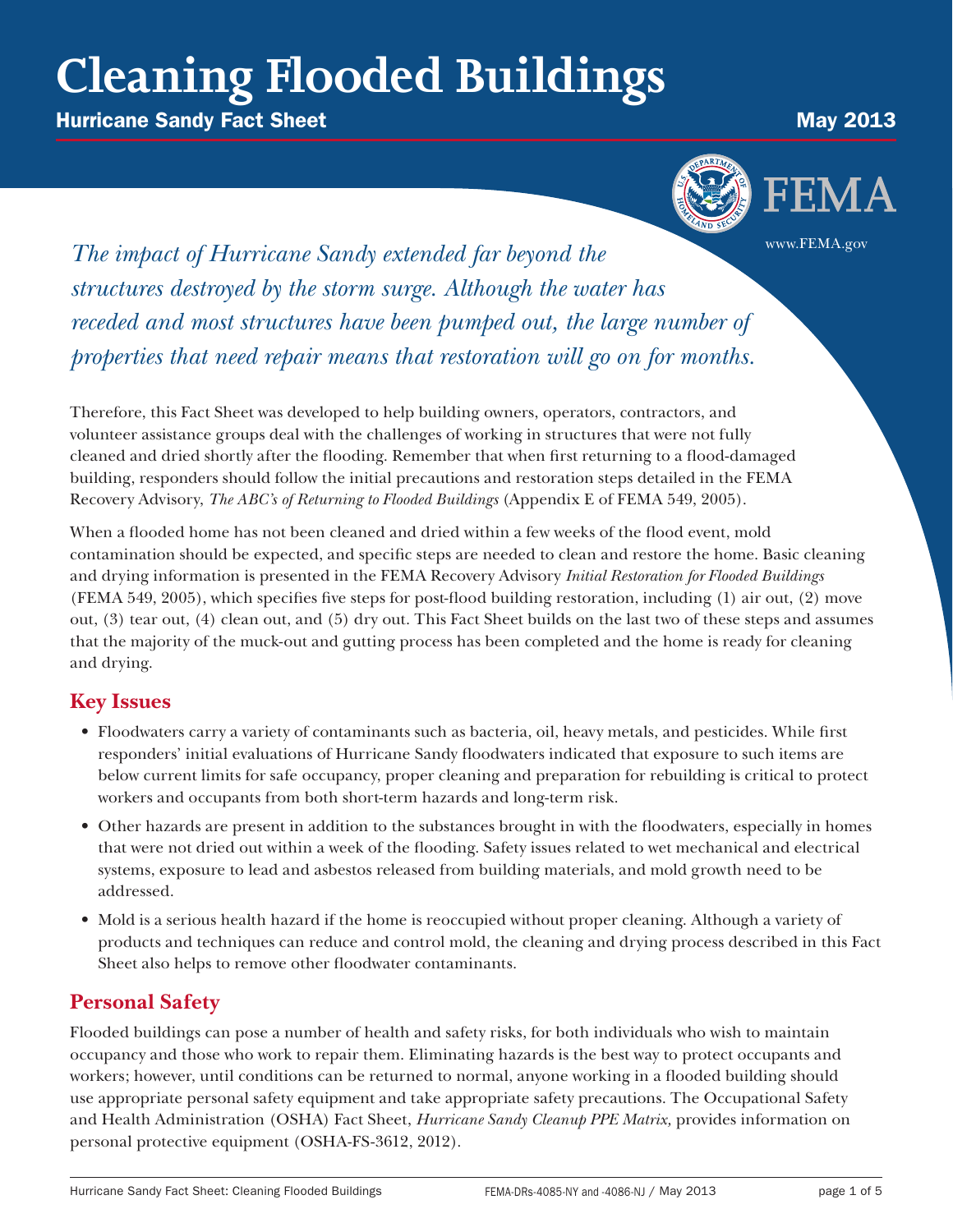**Protection from electrical shock:** Because of the danger of shocks and fire, electrical receptacles that were flooded should not be used to operate cleaning or drying equipment. An electrician should evaluate the condition of flooded components prior to use. As a rule, all flooded receptacles should be removed and replaced after the appropriate circuit breakers or fuses are deactivated and the interruption of power to the receptacle confirmed.

Protection from mold contamination: Anyone entering a house with visible mold growth should wear a disposable suit to prevent contamination of their clothes and vehicle, rubber gloves or other hand protection, and respiratory protection. A disposable respirator marked with an N-95 rating (when used in accordance with the manufacturer's instructions) offers the minimum lung protection that should be used when in the presence of mold. A full-face respirator is recommended for mold cleaning to protect both the eyes and the respiratory system. If a full-face respirator is not used during cleaning, goggles or a face shield should be worn with the disposable respirator. The OSHA Fact Sheet, *Mold Hazards During Hurricane Sandy Cleanup,* provides information on mold (OSHA-FS-3619, 2012).



*Figure 1: Mold (on wood) and asbestos (yellow arrows) hazard in flooded house*

Protection from asbestos and lead paint: Asbestos in floor tile, pipe and boiler insulation, and electrical

wiring is common in many homes built before 1980 (Figure 1). Breathing asbestos fibers released from building products can increase the risk of cancer and cause a number of serious lung diseases. Similarly, paint in homes constructed prior to 1978 may contain lead. If lead paint is aerosolized during muck-out or gutting activities it can damage a person's health and is especially dangerous to child occupants if not cleaned up properly. If asbestos or lead paint is suspected, obtain the services of a specialist to perform material testing, and do not disturb the material until testing has been completed. If testing confirms the presence of lead, remediation should be conducted by a licensed professional. If materials containing asbestos are present, remediation must be performed in accordance with applicable State and Federal regulations.

# **Cleaning Flood-Damaged Homes**

If not already installed as part of the muck-out and gutting process, plastic barriers should be set up between affected and unaffected areas of the premises (typically between the first and second floors at the base of the stairs). The barriers will reduce the potential of mold spores spreading to unaffected areas.

Because of the wide range of contaminants that can be present in floodwaters and grow on wet surfaces, all objects that came into contact with the floodwaters should be cleaned and sanitized. Generally, water-damaged porous materials are difficult to properly clean and should be discarded.

### Selecting a Cleaner or Sanitizer

There is a wide variety of products that help eliminate mold and bacteria growth. The Environmental Protection Agency (EPA) registers products that are approved as a disinfectant and sanitizer for water damage restoration. It is critical to choose products registered with the EPA, as they have been proven to be effective for such biological contaminants. For information related to registration of chemicals as antimicrobials suitable for work with mold, access the EPA's pesticide product label system (PPLS).<sup>1</sup> EPA's Web site allows searches by chemical name,

<sup>1</sup> EPA Web site:<http://iaspub.epa.gov/apex/pesticides/f?p=PPLS:1>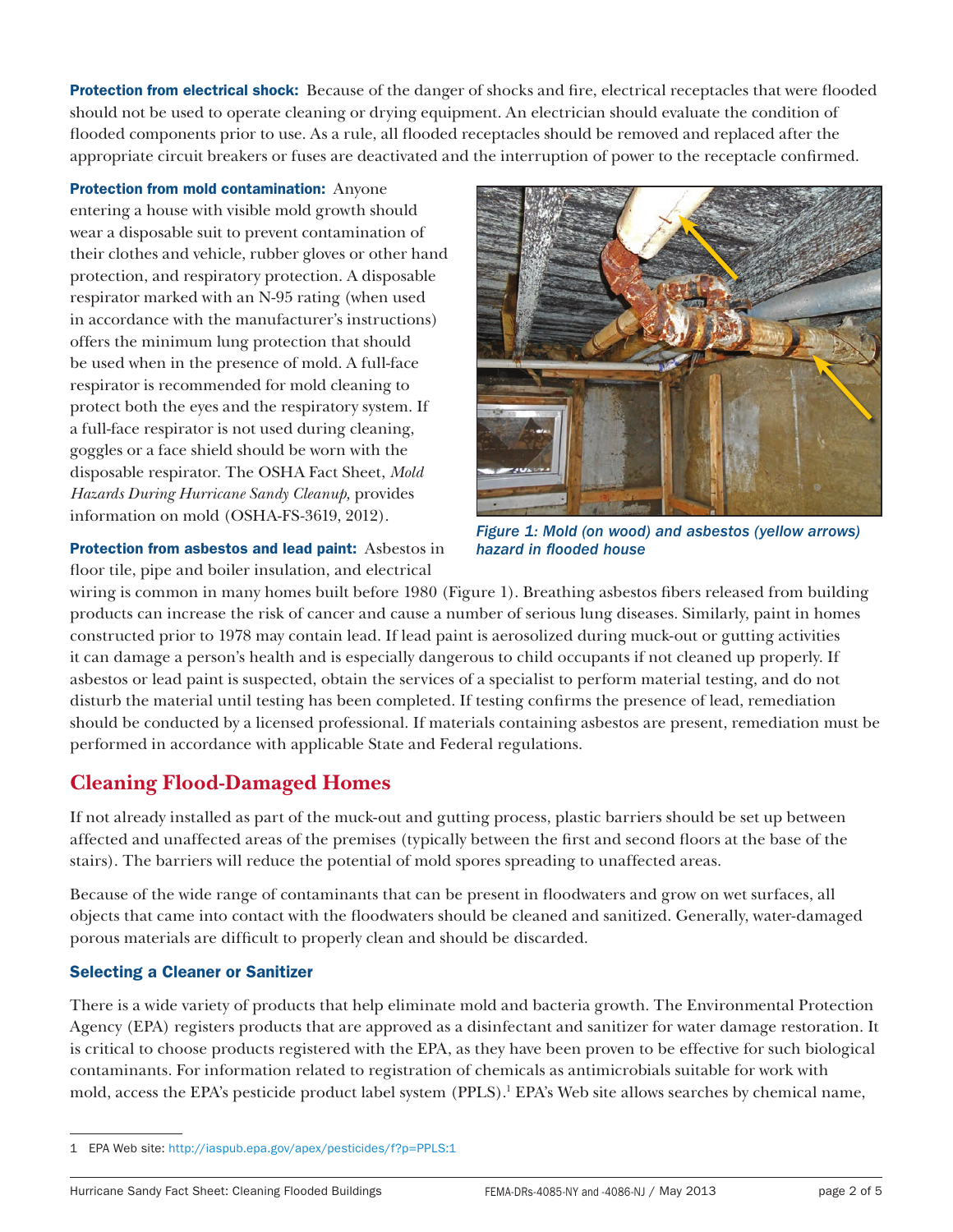manufacturer, or EPA registration number. Regardless of the chemical selected, it must be used in accordance with the label directions.

Moldy surfaces should be cleaned first and then disinfected; some products do both in a single step. In all cases, mold spores should be removed as completely as possible since killing them does not eliminate their toxicity or allergenic properties.

#### Application of Cleaners

Cleaners are most efficiently applied using a combination of foam cleaning processes and brush cleaning, followed by pressure washing.

Foam cleaning: Foam cleaning processes have many advantages over spraying or wiping because foaming allows the product to stay on the surface (dwell) long enough for the chemicals to kill the mold or bacteria. Foam cleaning also reduces the amount of liquid used, making drying easier. Pump-up, air operated, and motorized foam generators are commercially available (Figure 2). Brushes improve decontamination of wooden studs and other surfaces by scrubbing the foam into affected surfaces. The combination of foam and scrubbing also helps to remove waterborne contaminants other than mold that get absorbed into wooden materials. The foam should sit on the surface for 3 to 5 minutes before scrubbing (refer to the label of the EPA-registered product for minimum dwell time).

Water-damaged porous materials should be removed. Non-flooded gypsum board and plaster walls that remain after gutting that are dirty or harboring mold growth can be cleaned using the foam solution. Care should be taken to inspect both the front and back side of the non-flooded gypsum board and plaster walls for remaining dirt and mold to ensure all affected areas are cleaned. These semi-porous surfaces should not be scrubbed, but should instead be wiped off with disposable towels.

Pressure washing: Residual foam on wall studs, floor joists, and other surfaces can be rinsed off with clear water. The fastest and most efficient rinse method that minimizes the amount of water used is a residential-type pressure washer set at low pressure so that the spray is a light mist (Figure 3). Squeegees can be used to control or direct remaining liquid. High-Efficiency Particulate Air (HEPA) vacuums designed for wet use can be used to collect the residue.

#### Drawbacks of Bleach

While bleach is convenient as a cleaner and stain remover for hard, non-porous items, it has distinct drawbacks when cleaning floodimpacted buildings. Many types of bleach are not EPA-registered as a disinfectant. Further, its effectiveness in killing bacteria and mold is significantly reduced when it comes in contact with residual dirt, which is often present in flooded homes. Also, if bleach water comes into contact with electrical components and other metal parts of mechanical systems it can cause corrosion. Bleach water can also compromise the effectiveness of termite treatments in the soil surrounding the building.



*Figure 2. Pump-up or motorized foam generators can apply a wide range of cleaning chemicals*



*Figure 3. Using a pressure washer to rinse surfaces cleaned with a foam solution*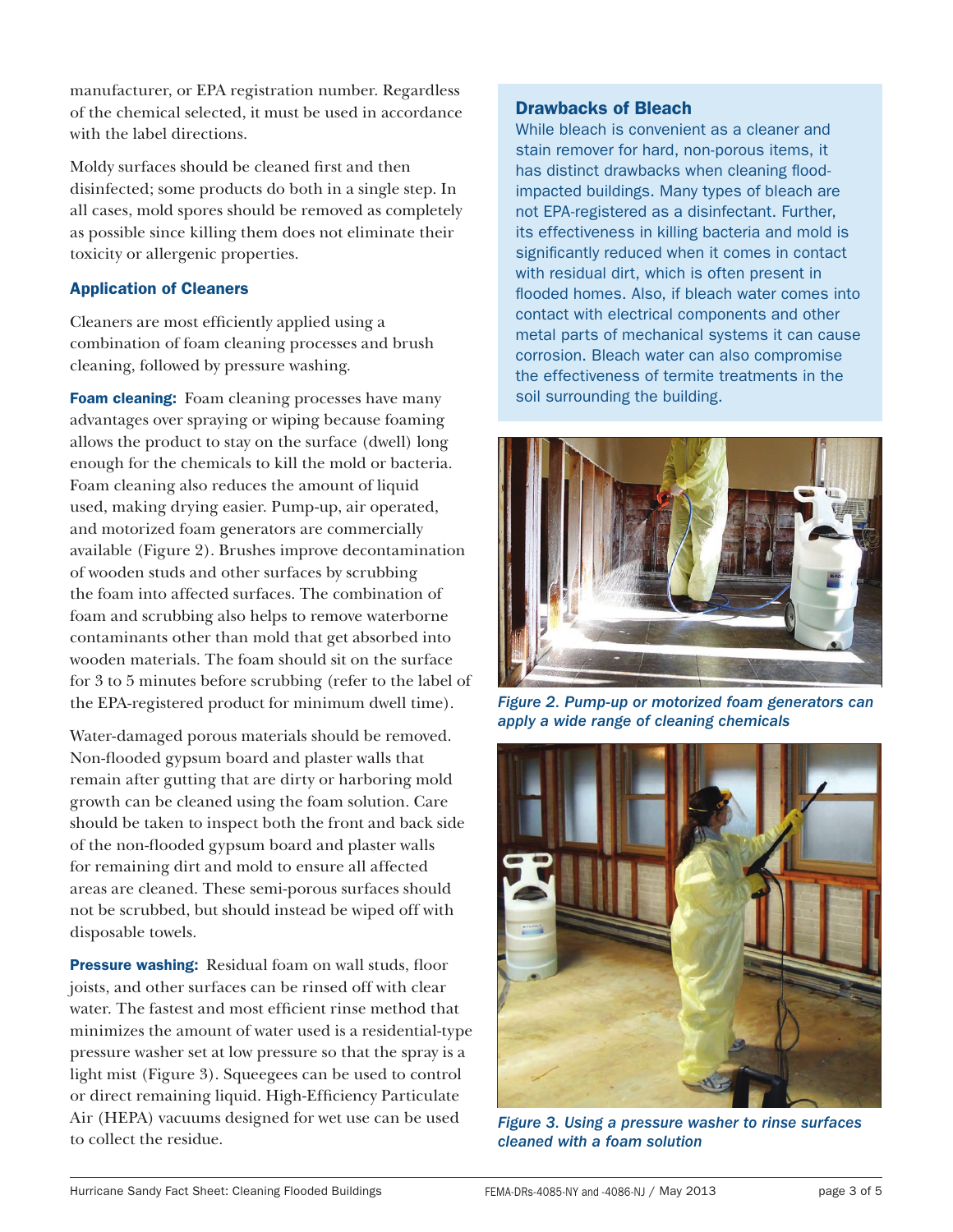#### Cleaning in Weather Extremes

Although cold weather poses challenges for restoring flooded buildings, it also has some advantages. In particular, cooler weather slows down the spread of mold. However, buildings need to be warmed to 50° to 75°F to provide for worker comfort, improve the effectiveness of cleaning and sanitizing agents, and allow commercial drying equipment to operate efficiently.

Hot and humid weather conditions also pose challenges. Mold and bacteria spread more quickly under such conditions, and natural drying of building materials slows significantly. In such circumstances, the use of drying equipment or air conditioning is critical to lower the moisture content of structural materials prior to any rebuilding activities.

#### Cleaning Crawlspaces

Crawlspaces must be accessed to complete the decontamination of a home. Removing the flooring is the simplest way to enter these areas. Once access is obtained, solid contamination should be removed from under the building, along with any remaining water. Application of cleaning foam followed by agitation should be conducted on all exposed sides of floor joists, foundation walls, and remaining structural elements. After

cleaning and eliminating standing water any exposed ground in the crawlspace not already covered with intact plastic sheeting (vapor retarder) should be covered with plastic sheeting and held in place with landscape fabric pins to minimize potential mold growth and future moisture migration into the house.

# **Proper Drying Prior to Rebuilding**

After the cleaning process has been completed, the building and any salvageable contents need to dry. The decision to allow the building and contents to dry naturally or to accelerate the drying by using equipment

Failure to allow adequate drying prior to reconstruction can trap moisture in the building, which can cause structural damage and potential health problems.

(Figure 4) often depends on whether power is available, whether the home's heating and ventilation systems have been restored, and the moisture content of the affected materials.

Once the electrical and HVAC systems have been restored and sanitized, the moisture content of wetted salvageable building materials should be checked to determine whether drying equipment will be necessary (see Figure 5 and Table 1). Drying equipment includes fans, dehumidifiers, air conditioners, and auxiliary electric heaters. Moisture content should be checked using an intrusive/ penetrating (pin-type) moisture meter (Figure 5) because moisture content is difficult to assess accurately using only touch or sight. The materials must be rechecked after drying before doing any rebuilding. Wetted materials are presumed to be dry when their moisture content is less than or equal to 15 percent (Table 1).





*Figure 4: Drying equipment Figure 5: Use of a penetrating (pin-type) moisture meter to verify that wood frame has a water content of less than 15 percent*